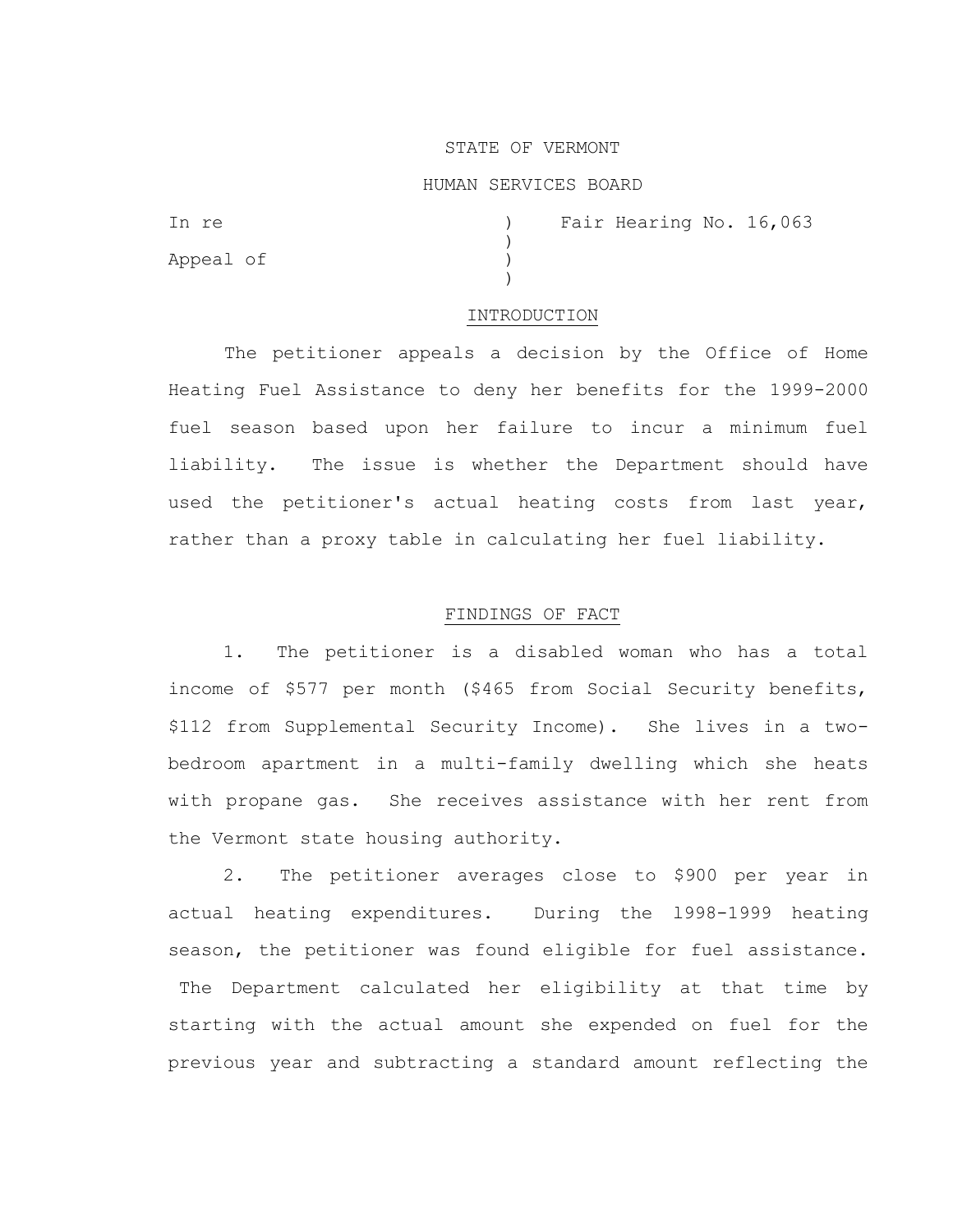fuel "allowance"<sup>1</sup> she receives from the housing authority. The difference between those two figures provided a net amount with which the petitioner needed assistance which amounted to over \$200 per year.

 3. The petitioner made a timely application for fuel assistance for the 1999-2000 heating season. This time, she was denied because she had not incurred the minimum (\$125 per year) fuel expenditure required for aid. Unlike last year, the Department did not use the petitioner's actual fuel expenditure from the prior winter--\$897--but rather used a standard figure from a "proxy" table to determine the amount of fuel needed in her apartment. That standard figure--\$517--was reduced by the amount of the petitioner's allowance from the housing authority--\$636--which amounted to less than zero. The Department determined that the petitioner would have no uncovered fuel liability for the coming year and denied her assistance. This denial was issued in writing in late July of 1999.

4. The petitioner appealed that denial because she feels it is unfair not to use her actual fuel costs from last winter because her low income, even with the housing authority allowance, makes it difficult for her to pick up the excess

<sup>&</sup>lt;sup>1</sup> The fuel allowance is an amount that reduces the amount of rent paid by the renter to the landlord as her share of the rent under the subsidized housing program. In other words, the housing authority will pay a greater portion of the rent in order to allow the renter to keep more of her income to pay for her heating fuel.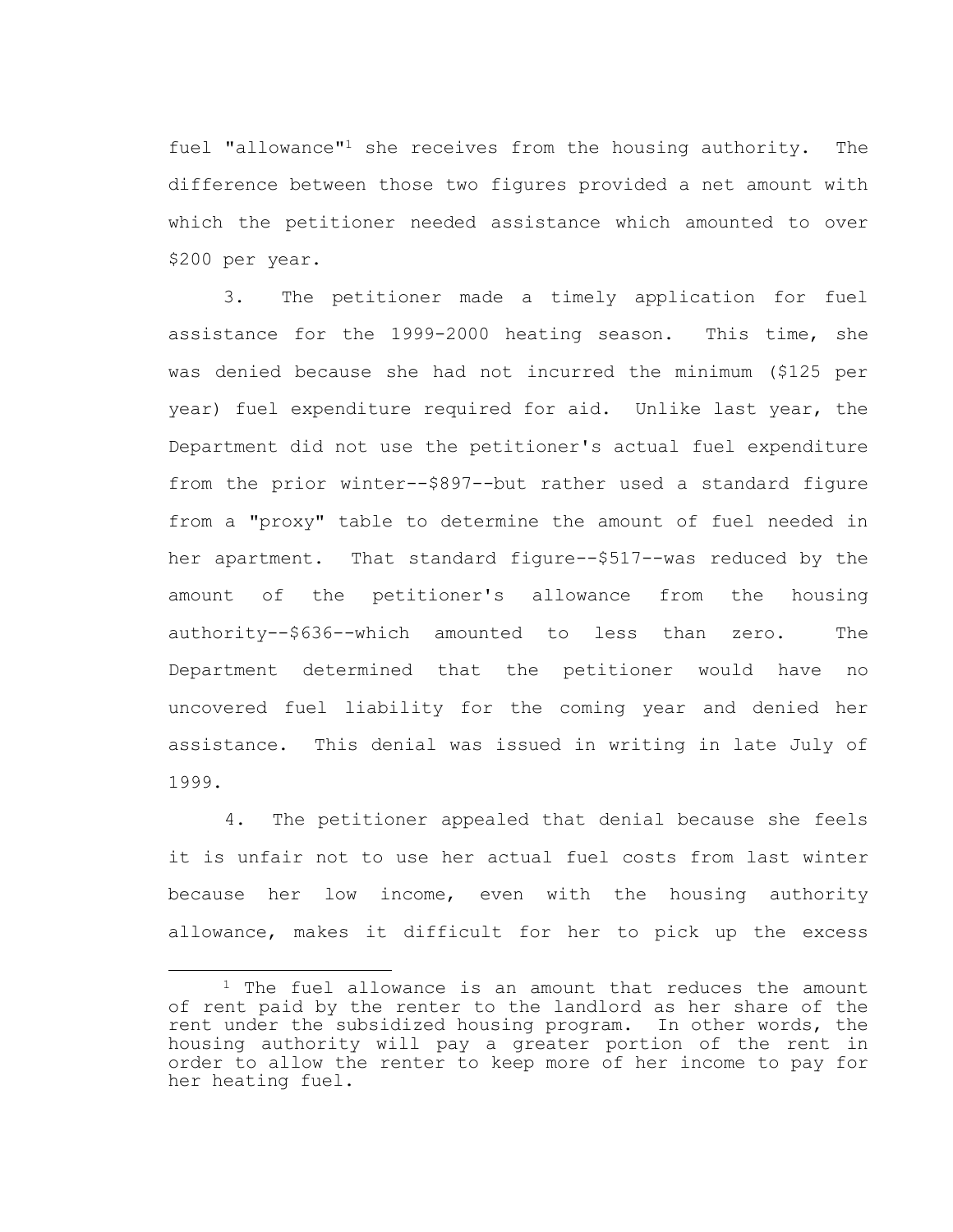\$261 per year needed to buy fuel.

# ORDER

The decision of the Department is affirmed.

## REASONS

The income eligibility requirements for the fuel assistance program are set out by the provisions of state law found at 33 V.S.A. 2600 et. seq. Prior to this year, the legislature required the fuel office to initiate a determination on eligibility by obtaining the actual fuel consumption figures of the household for the prior year.<sup>2</sup> 33 V.S.A.  $\theta$  2604(b). On June 1, 1999, the legislature amended that section to read as follows:

The secretary shall by rule establish a table that contains amounts that will function as a proxy for applicant households' annual heating fuel cost for the previous year. The seasonal fuel expenditure estimates contained within such table shall closely approximate the actual home heating costs experienced by participants in the home heating fuel assistance program. Such table shall be revised no less than every three years based on data supplied by certified fuel suppliers to the office of home heating fuel assistance as required by rule. The secretary shall also establish by rule minimum amounts of annual home heating fuel costs that vary based on the household's size and annual income.

> No. 59, An Act Relating to the Home Heating Fuel Assistance Program, (S.98),  $\theta$  2.

<sup>2</sup> During the initial year of the program when no records had been kept of consumption amounts and for persons who have no history of consumption use, proxy tables were used.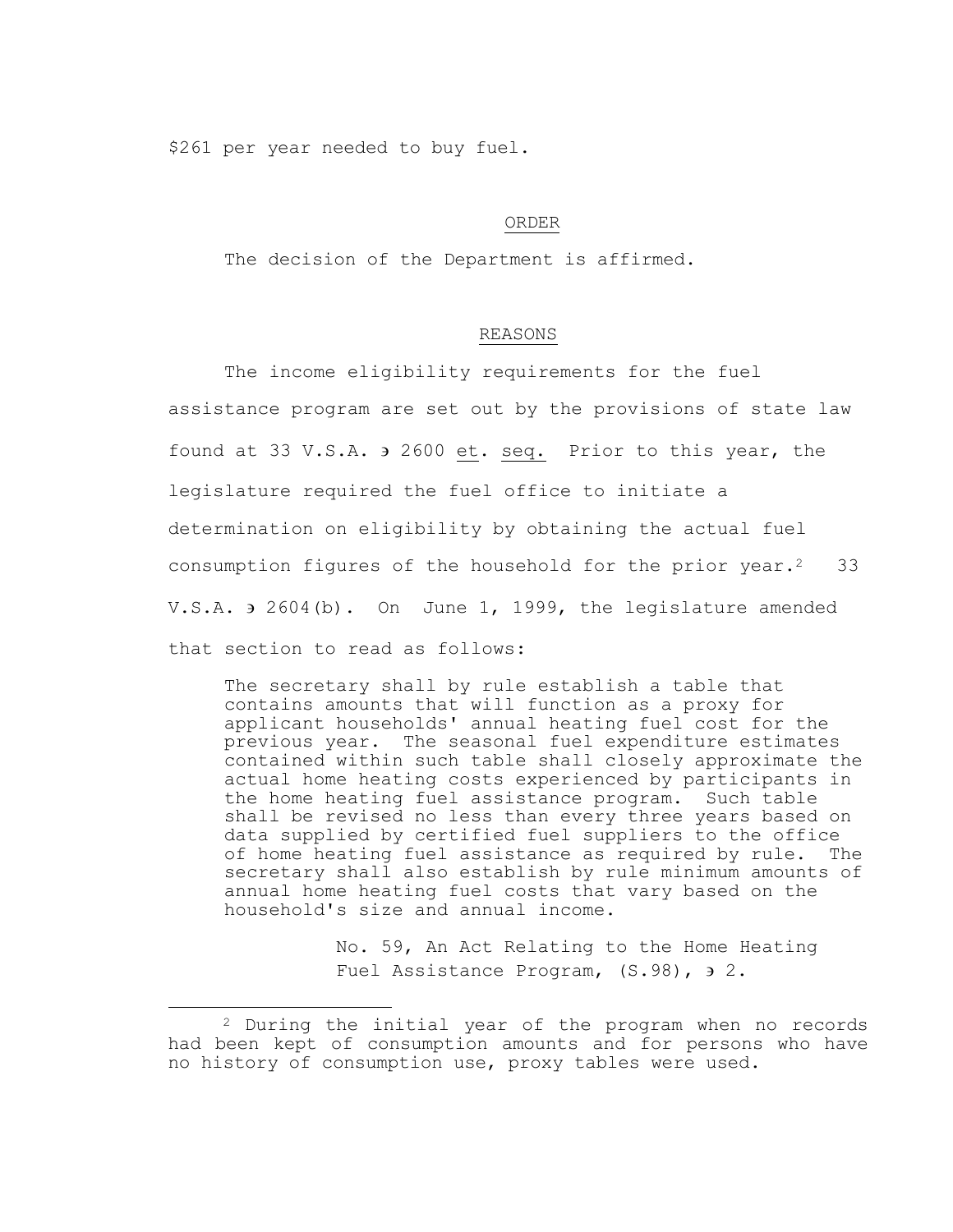Section 9 of the same statute mandates that the provisions take effect on the date of passage, June 1, 1999, and authorizes the Secretary to use "expeditious rule-making procedures" to effectuate the provisions. Id. On July 16, 1999, the Secretary, through the Commissioner of Social Welfare, issued proposed regulations reflecting these legislative changes, which were expected to take effect on September 15, 1999. They were actually formally adopted as of September 22, 1999.

 The regulations of the Department that were in effect at the time of the petitioner's application, provided that the "annual heating fuel cost is determined for the eligible household based on actual reported costs for its primary heating source for the prior twelve-month period from May 1 through April 30." W.A.M. 2906.2(b), eff. 11/1/97. The amended regulation provides that "an annual primary heating fuel cost is determined for eligible households based on standard heating cost tables (referred to as "proxy tables") identified in sub-section 2906.4 below. W.A.M. 2906.2(b), eff. 9/22/99. The bulletin accompanying the proposed changes states that the new proxy tables were:

". . . developed in consultation with the Vermont Energy Investment Corporation and are derived from data on actual home heating consumption by fuel assistance households during the past two fuel seasons. The tables represent typical consumption of recipient households in the categories represented. Factors considered in developing the tables include: housing type, number of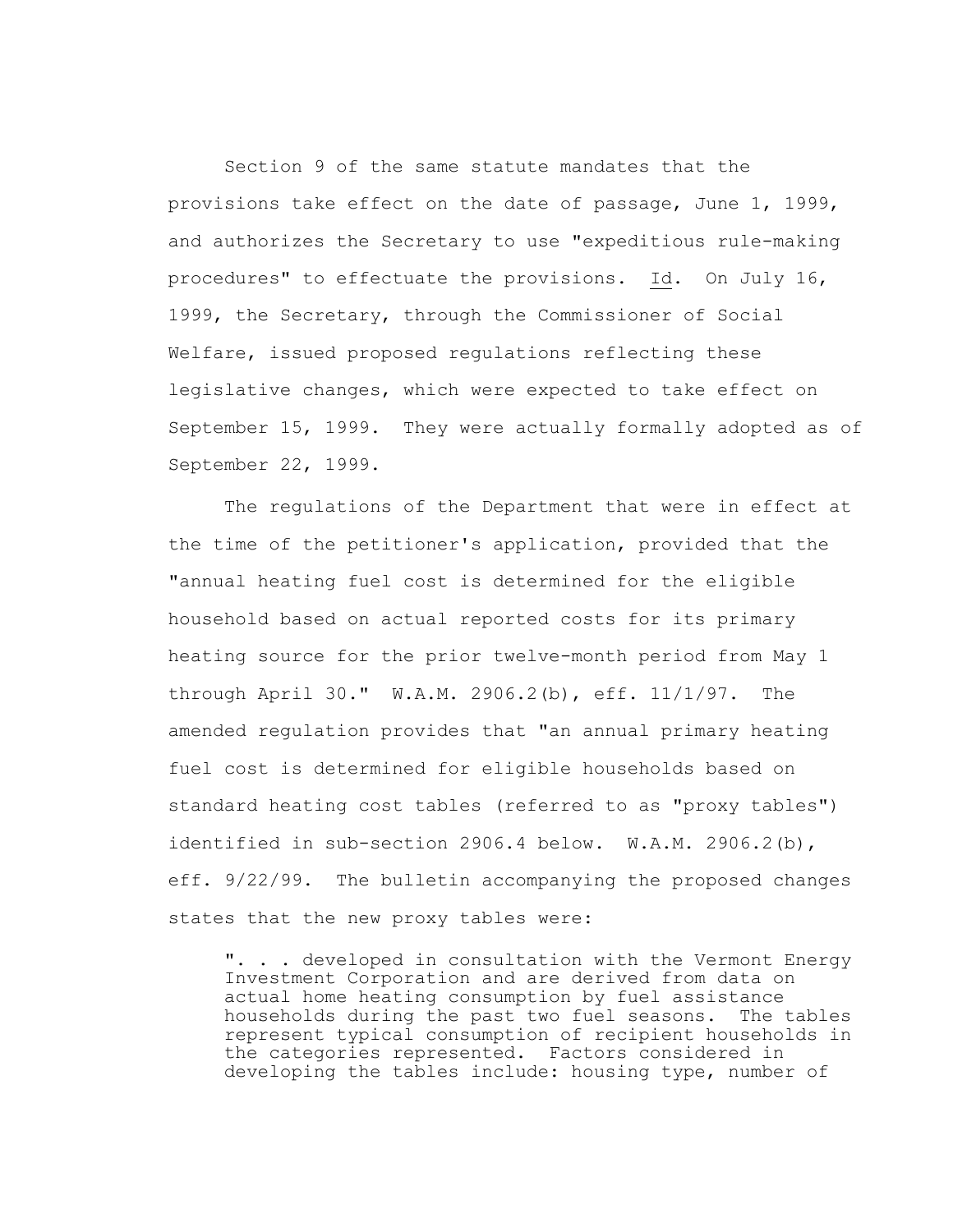bedrooms, rental and home ownership, fuel used, secondary heat source, cost of fuel, number of household occupants, and long-term average heating degree days by region of state."

> State of Vermont, Agency of Human Services, Social Welfare Bulletin, No. 99-16, Pg. 5, 7/16/99

 The effect of the new regulations is not only to abandon the prior calculation of the applicant's actual fuel usage in favor of the "proxy" table, but to require the use of a new "proxy" table which has values considerably lower (approximately \$200 per year for some fuel types) than the prior "proxy" tables (used for persons with no fuel usage history). See W.A.M. 2906.4, eff. Sept. 1, 1996.

 This reduction presumably occurred because of the new method of calculating the proxy table, which requires a finding of the typical fuel consumption for participants in the program, and not for the general population. Any applicant whose eligibility was calculated using the old proxy table or an actual figure less than the new proxy table will be affected by this change.

 The language used by the legislature in its June 1, 1999, amendment clearly mandated the Department to revise its proxy table to reflect the typical usage of participants and to use this table in lieu of any actual costs. Although the regulations reflecting these changes did not formally go into effect until September 22, 1999, the Department's old regulations were rendered obsolete on June 1, 1999, because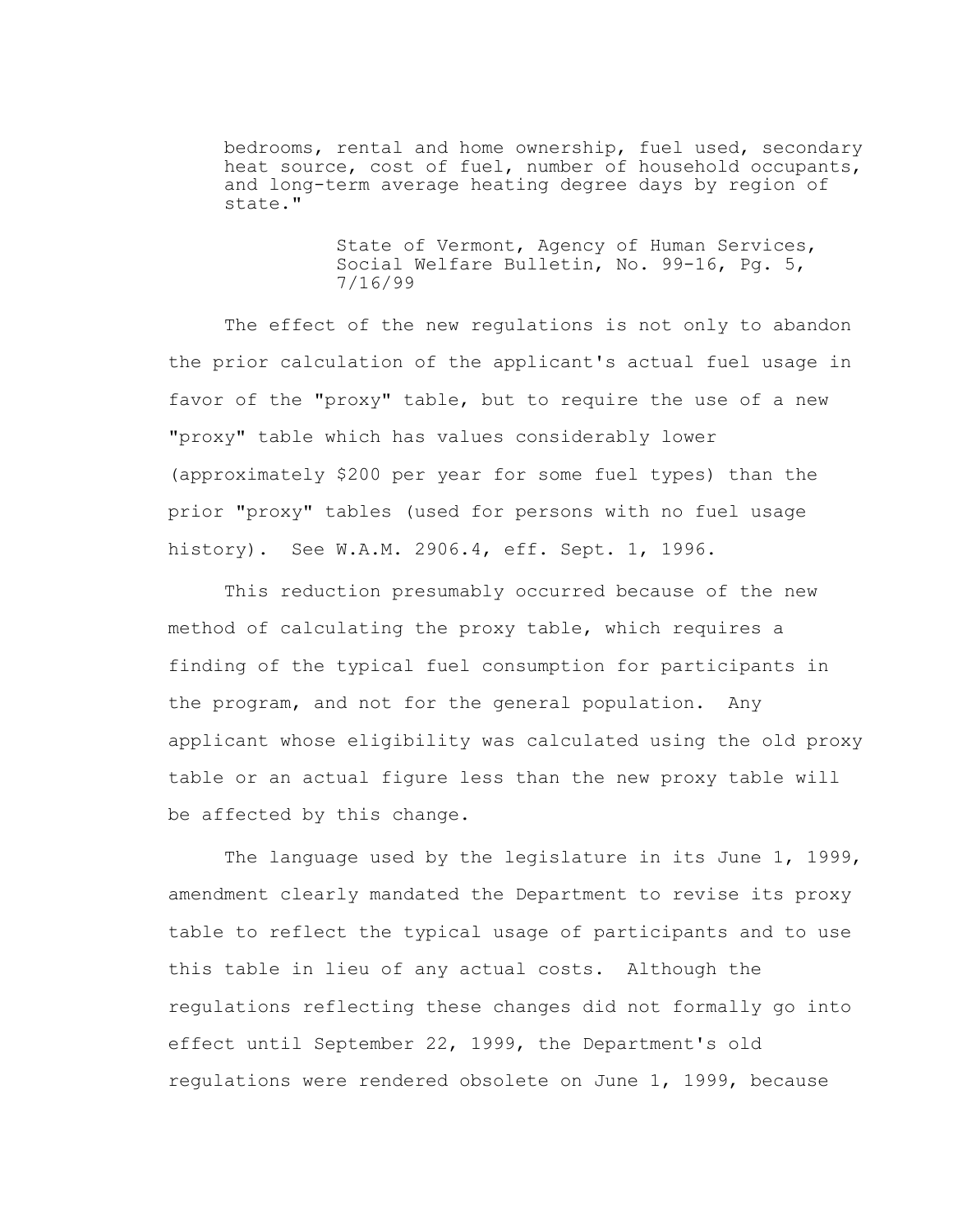they conflicted with the authorizing statute. At that point, the Department was required to make decisions consistent with the statutory mandate which it has done in this case when it calculated the petitioner's eligibility based on the new proxy tables rather than her actual usage.

 The other steps used in the determination of eligibility in this case have not changed. Under its regulations, the heating assistance office is required to look first at the annual primary heating fuel cost from the new "proxy" table at W.A.M. 2906.4 and P-2905. For the petitioner, who lives in a two-bedroom apartment in a multi-family building, which is heated with propane gas, that annual amount is \$517. From that amount, the Department is required to deduct any heating allowance the applicant may receive from the state housing authority to obtain the "net annual heating fuel cost." W.A.M. 2906.2(B). Those standards are found in a table at P- $2905(C)$ . For the petitioner (again based upon the size of her dwelling and the type of fuel), the allowance is \$636 annually. When that heating allowance (\$636) is deducted from the annual primary heating fuel cost (\$517) the result is \$0 for the net annual heating fuel cost.

 The next step in the eligibility process is a comparison of that net annual heating fuel cost figure with figures found in a table of minimum heating fuel costs. W.A.M. 2906(C). That table operates on a sliding scale depending upon the